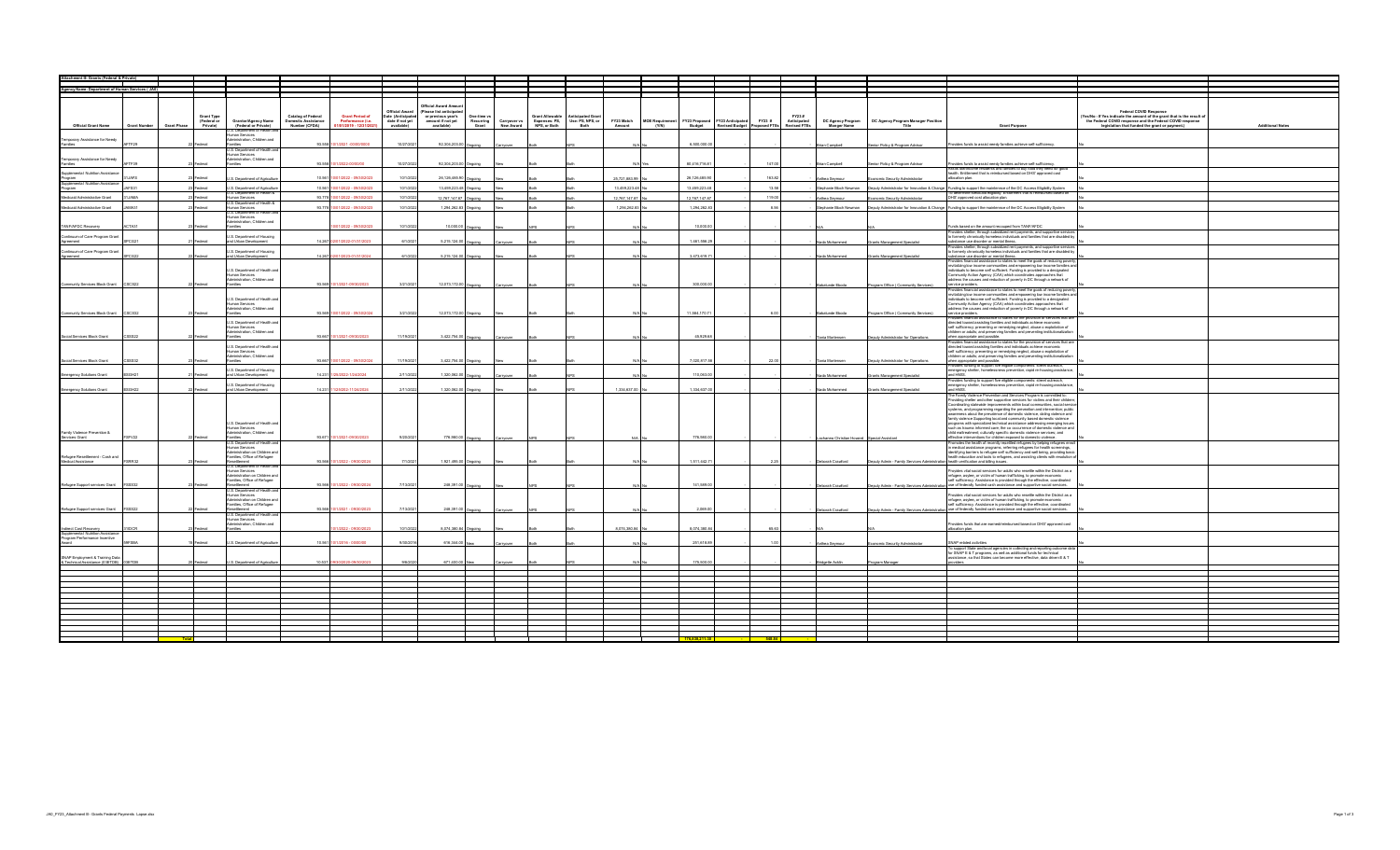| <b>Attachment III-Federal Payments</b>           |                 |                   |              |                                                 |                                                                                                                                                                                                                            |
|--------------------------------------------------|-----------------|-------------------|--------------|-------------------------------------------------|----------------------------------------------------------------------------------------------------------------------------------------------------------------------------------------------------------------------------|
|                                                  |                 |                   |              |                                                 |                                                                                                                                                                                                                            |
| <b>Agency Name: Department of Human Services</b> |                 |                   |              |                                                 |                                                                                                                                                                                                                            |
|                                                  |                 |                   |              |                                                 |                                                                                                                                                                                                                            |
| FY 2022 Payment                                  | FY 2023 Payment | Change            | New/On-going | <b>Purpose</b>                                  | <b>Federal COVID Response</b><br>(Yes/No - If Yes indicate the amount of the grant that<br>is the result of the Federal COVID response and the<br>Federal COVID response legislation that funded the<br>grant or payment.) |
| 1,350,000                                        | 0               | $(1,350,000)$ New |              | Affordable housing and Economic Recovery Pillar | American Rescue Plan Act                                                                                                                                                                                                   |
| 45,969,429                                       | 0               | (45,969,429) New  |              | Affordable housing and Health                   | American Rescue Plan Act                                                                                                                                                                                                   |
| 0                                                | 34,274,000      | 34,274,000 New    |              |                                                 | American Rescue Plan Act                                                                                                                                                                                                   |
| 0                                                |                 |                   | 0 New        |                                                 |                                                                                                                                                                                                                            |
|                                                  |                 |                   |              |                                                 |                                                                                                                                                                                                                            |
|                                                  |                 | $\Omega$          |              |                                                 |                                                                                                                                                                                                                            |
|                                                  |                 | $\Omega$          |              |                                                 |                                                                                                                                                                                                                            |
|                                                  |                 | $\Omega$          |              |                                                 |                                                                                                                                                                                                                            |
|                                                  |                 | $\Omega$          |              |                                                 |                                                                                                                                                                                                                            |
|                                                  |                 | $\Omega$          |              |                                                 |                                                                                                                                                                                                                            |
|                                                  |                 | $\Omega$          |              |                                                 |                                                                                                                                                                                                                            |
|                                                  |                 | $\Omega$          |              |                                                 |                                                                                                                                                                                                                            |
|                                                  |                 | $\Omega$          |              |                                                 |                                                                                                                                                                                                                            |
|                                                  |                 | $\Omega$          |              |                                                 |                                                                                                                                                                                                                            |
|                                                  |                 | $\Omega$          |              |                                                 |                                                                                                                                                                                                                            |
| \$47,319,429                                     | \$34,274,000    | (\$13,045,429)    |              |                                                 |                                                                                                                                                                                                                            |